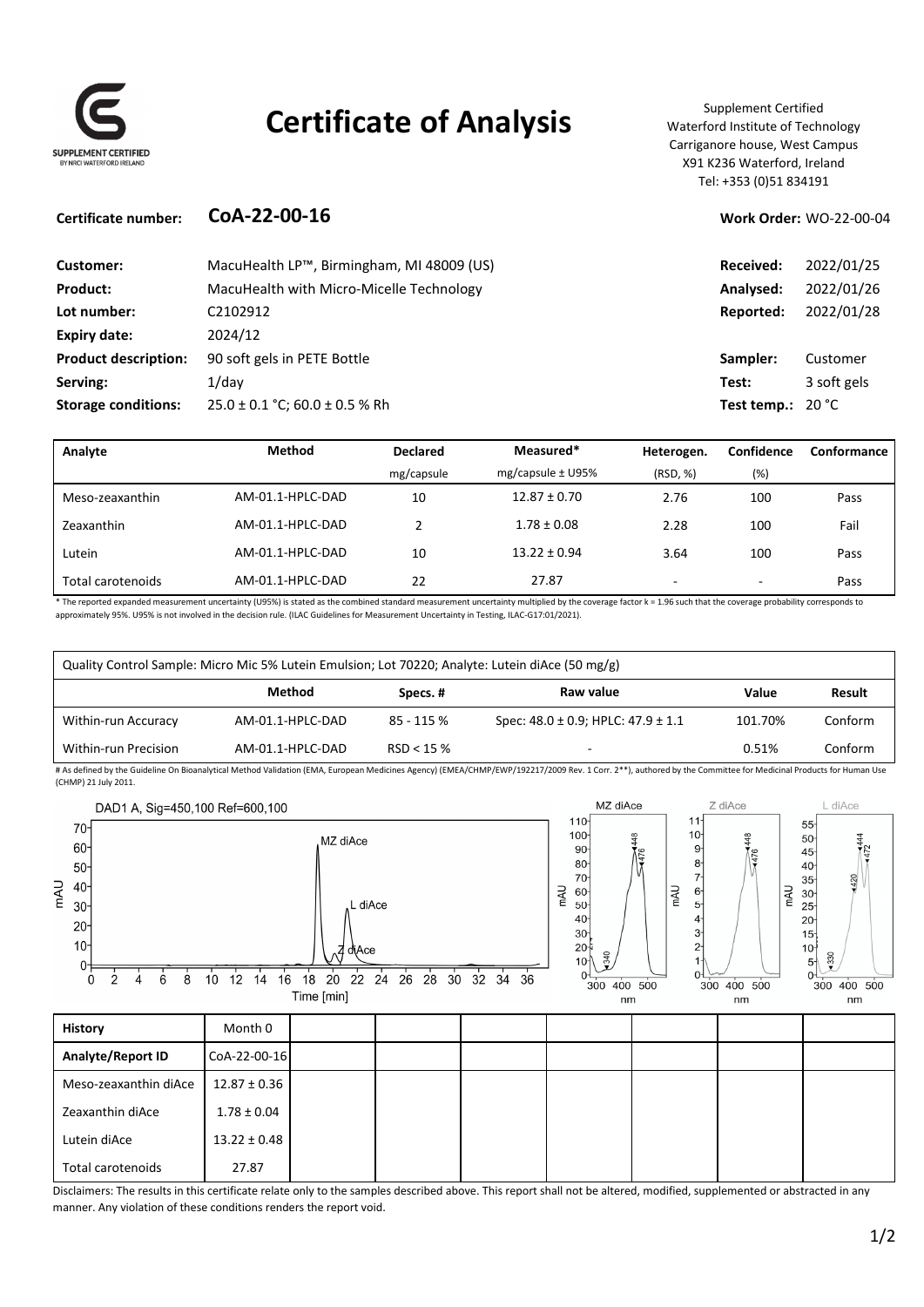

# **Certificate of Analysis**

Supplement Certified Waterford Institute of Technology Carriganore house, West Campus X91 K236 Waterford, Ireland Tel: +353 (0)51 834191

**Certificate number: CoA‐22‐00‐16**

#### **Product pictures**



#### **Comments**

To further assure results on zeaxanthin, we have extracted an additional capsule and injected ten times in the HPLC. The results are consistent with those presented in this report, and zexanthin fails label claim.

This product does not comply with Supplement Certified analysis criteria for label claim.

**Analysis performed by: Report approved by:**

Tommy Power, Analyst **Dr Alfonso Prado**–Cabrero, Laboratory manager



Disclaimers: The results in this certificate relate only to the samples described above. This report shall not be altered, modified, supplemented or abstracted in any manner. Any violation of these conditions renders the report void.